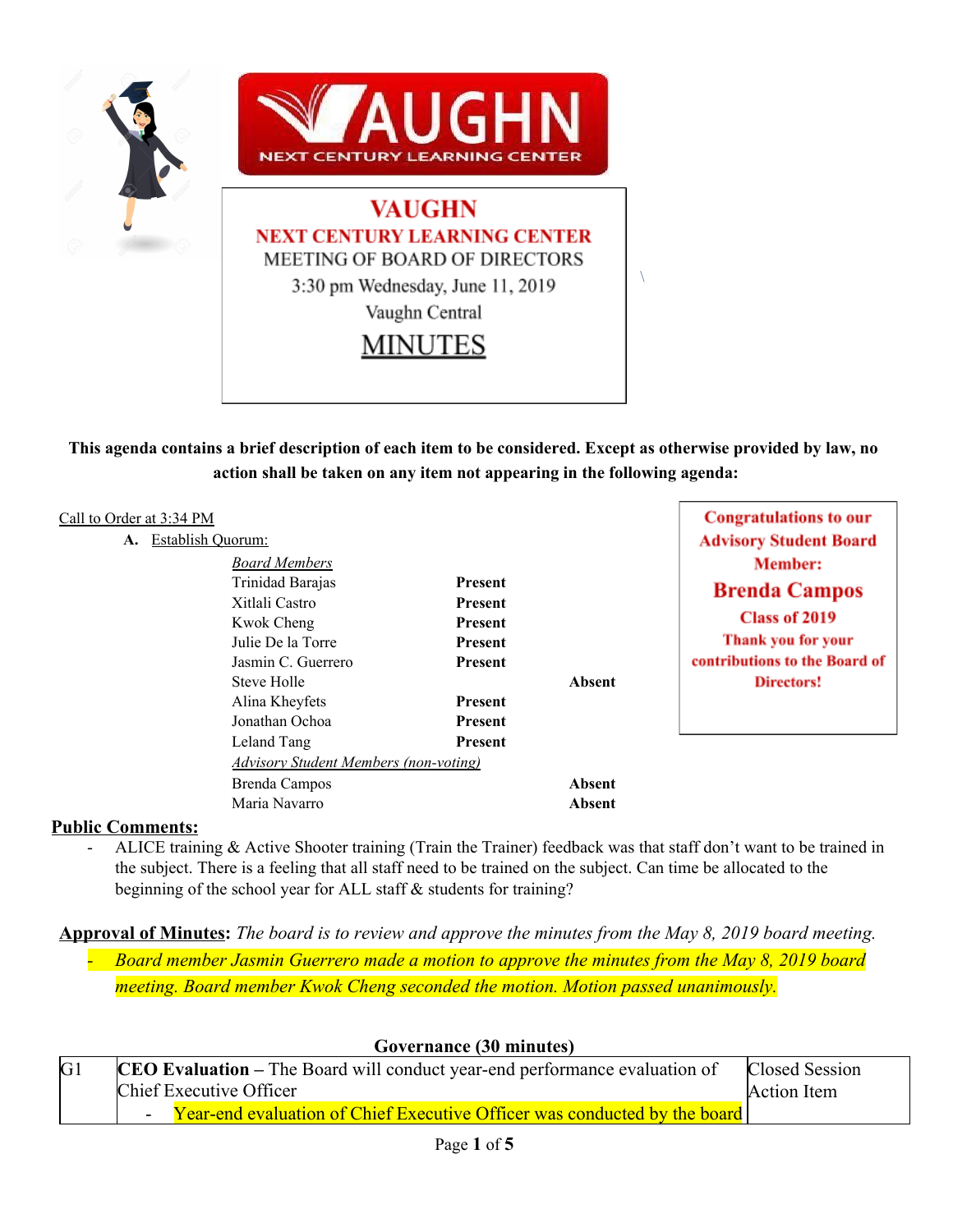| G2             | <b>Waiver of OPEB</b> – The Board will review Vaughn's current OPEB policy and will Closed Session<br>act on waiver request                                                                                                                                                                                                                                                                                                                    | <b>Action Item</b>                          |
|----------------|------------------------------------------------------------------------------------------------------------------------------------------------------------------------------------------------------------------------------------------------------------------------------------------------------------------------------------------------------------------------------------------------------------------------------------------------|---------------------------------------------|
|                | Board Secretary Jonathan Ochoa made a motion to approve the waiver of<br>Vaughn's current OPEB Policy to accept the waiver request for 1 VISA<br>employee. Board member Julie de la Torre seconded the motion. Motion                                                                                                                                                                                                                          |                                             |
|                | passed unanimously.                                                                                                                                                                                                                                                                                                                                                                                                                            |                                             |
| G <sub>3</sub> | LAUSD Facilities Augmentation Grant Project Manager Contract - The Board Closed Session<br>will discuss the need for a construction project manager, will review and act on<br>submitted contract proposal.                                                                                                                                                                                                                                    | <b>Action Item</b>                          |
|                | Board member Alina Kheyfets made a motion to approve the submitted<br>contract proposal for the LAUSD Facilities Augmentation Grant Project<br>Manager. Board member Trinidad Barajas seconded the motion. Motion<br>passed unanimously.                                                                                                                                                                                                       |                                             |
| G <sub>4</sub> | <b>Role of Former Executive Director</b> – The Board will discuss and determine the<br>role(s) of Vaughn's former Executive Director and contract offer as needed<br>Board member Jasmin Guerrero made a motion to approve the role of a<br><b>Transition Director and authorize board president to sign an agreement</b><br>contract with revised corrections. Board member Jonathan Ochoa seconded<br>the motion. Motion passed unanimously. | <b>Closed Session</b><br><b>Action Item</b> |

# **Business and Operations (40 minutes)**

| B1             | 2019-2020 Budget – The Board reviews and discusses the draft budget, finalizes all   |                    |
|----------------|--------------------------------------------------------------------------------------|--------------------|
|                | revenues and expenditures line items and adopts the proposed budget for              | <b>Action Item</b> |
|                | submission to LAUSD and LACOE                                                        |                    |
|                | Board member Alina Kheyfets made a motion to adopt the proposed budget               |                    |
|                | for submission to LAUSD and LACOE. Board member Jonathan Ochoa                       |                    |
|                | seconded the motion. Motion passed unanimously.                                      |                    |
| B2             | LAUSD Charter School Augmentation Grant – The Board will discuss the terms           |                    |
|                | of the grant, provides the required matching budget for the project (\$8.2 million). | <b>Action Item</b> |
|                | The Board further acknowledges the need for Vaughn to serve as the responsible       |                    |
|                | LEA for the California Environmental Quality Act (CEQA) process.                     |                    |
|                | Board member Jonathan Ochoa made a motion to approve the terms of the                |                    |
|                | <b>LAUSD Charter School Augmentation Grant and provide the matching</b>              |                    |
|                | budget for the project of \$8.2 million while further acknowledging that             |                    |
|                | Vaughn serves as the responsible LEA for the California Environmental                |                    |
|                | Quality Act (CEQA) process. Board member Xitlali Castro seconded the                 |                    |
|                | motion. Motion passed unanimously.                                                   |                    |
| B <sub>3</sub> | District Campus Augmentation Project (DCAP) funded by the LAUSD                      |                    |
|                | <b>Augmentation Grant</b> – The Board will review bids/proposals submitted by        | <b>Action Item</b> |
|                | architectural groups. The Board will award the contract based on established         |                    |
|                | criteria delineated in the publicly-bid document.                                    |                    |
|                | Board member Xitlati Castro made a motion to award the contract based on             |                    |
|                | established criteria delineated in the publicly-bid document to CSDA                 |                    |
|                | Design Group for the District Campus Augmentation Project. Board                     |                    |
|                | member Julie de la Torre seconded the motion. Motion passed unanimously.             |                    |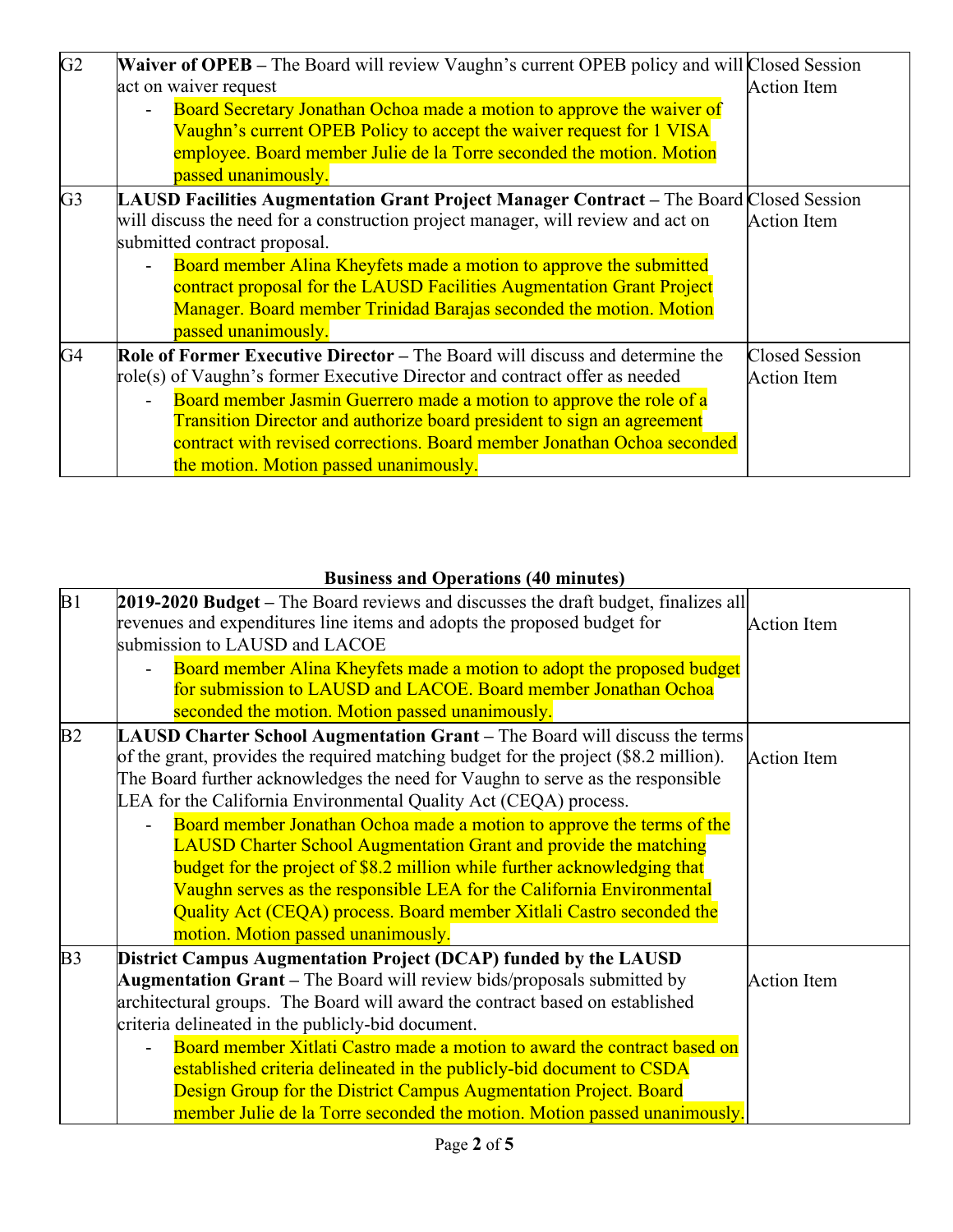| <b>B4</b><br>New MIT Arts Building - The Board will review and act on the contract proposal                  |                    |
|--------------------------------------------------------------------------------------------------------------|--------------------|
| submitted by Del Amo for the construction of Vaughn's new MIT-Arts building                                  | <b>Action Item</b> |
| Board member Jonathan Ochoa made a motion to approve the contract                                            |                    |
| proposal submitted by Del Amo for the construction of Vaughn's new                                           |                    |
| MIT-Arts building. Board member Alina Kheyfets seconded the motion.                                          |                    |
| Motion passed unanimously.                                                                                   |                    |
| B <sub>5</sub><br><b>Investment Strategies – Board Treasurer K.Y. Cheng will provide his</b>                 | <b>Action Item</b> |
| recommendation on replacing bond funds with treasury notes so as to protect the                              |                    |
| capital and provide better yields. The Board will act on the recommendations                                 |                    |
| made.                                                                                                        |                    |
| Board member Xitali Castro made a motion to keep bond portfolios as is. In                                   |                    |
| addition, the short-term funds should be consolidated into one account. All                                  |                    |
| the domestic equity funds will be moved into the Index Centrix Model to                                      |                    |
| simplify accounting entries and save on fee expenses. Board member Alina                                     |                    |
| Kheyfets seconded the motion. Motion passed unanimously.                                                     |                    |
| <b>B6</b><br>2019-2020 Consolidation Application (ConApp)- The Board will review and act $\vert$ Action Item |                    |
| on approval of Vaughn's 2019-2020 ConApp                                                                     |                    |
| Board member Alina Kheyfets made a motion to approve the 2019-2020                                           |                    |
| Consolidation Application. Board member Julie de la Torre seconded the                                       |                    |
| motion. Motion passed unanimously.                                                                           |                    |
| B7<br>2019-2020 Food Service Bid Authorizing Vaughn to Piggyback on the                                      | <b>Action Item</b> |
| Riverside Unified School District for Sunrise Produce Company and Hesperia                                   |                    |
| Unified School District- The Board will discuss and act on approval of the                                   |                    |
| authorization to piggyback on the Riverside Unified School District Bid Number                               |                    |
| #2017/18-12 for Sunrise Produce Company and Hesperia Unified School District                                 |                    |
| Bid Number #18-101 for Driftwood Dairy for the 2019-2020 Fiscal Year                                         |                    |
| Board member Jasmin Guerrero made a motion to approve the authorization                                      |                    |
| to piggyback on the Riverside Unified School District Bid Number                                             |                    |
| #2017/18-12 for Sunrise Produce Company and Hesperia Unified School                                          |                    |
| District Bid Number #18-101 for Driftwood Dairy for the 2019-2020 Fiscal                                     |                    |
| Year. Board member Alina Kheyfets seconded the motion. Motion passed                                         |                    |
| unanimously.                                                                                                 |                    |
| <b>B8</b><br>2019-2020 Certificated Compensation Plans- The Board will review, discuss and Action Item       |                    |
| act on an approval of Vaughn's classified compensation plans for 2019-2020                                   |                    |
| Board member Kwok Cheng made a motion to approve Vaughn's                                                    |                    |
| compensation plans for 2019-2020. Board member Xitlali Castro seconded                                       |                    |
|                                                                                                              |                    |
| the motion.                                                                                                  |                    |
| Board members Alina Kheyfets, Trinidad Barajas, & Jasmin Guerrero                                            |                    |

## **Curriculum and Instruction (25 minutes)**

| C <sub>1</sub> | 2019-2020 Local Control and Accountability Plan (LCAP) and Federal        | Action Item |
|----------------|---------------------------------------------------------------------------|-------------|
|                | Addendum-The Board will discuss and act on approval of Vaughn's 2019-2020 |             |
|                | LCAP and Federal Addendum.                                                |             |
|                | - Board member Jasmin Guerrero made a motion to approve Vaughn's          |             |
|                | 2019-2019 LCAP and Federal Addendum. Board member Alina Kheyfets          |             |
|                | seconded the motion. Motion passed unanimously.                           |             |